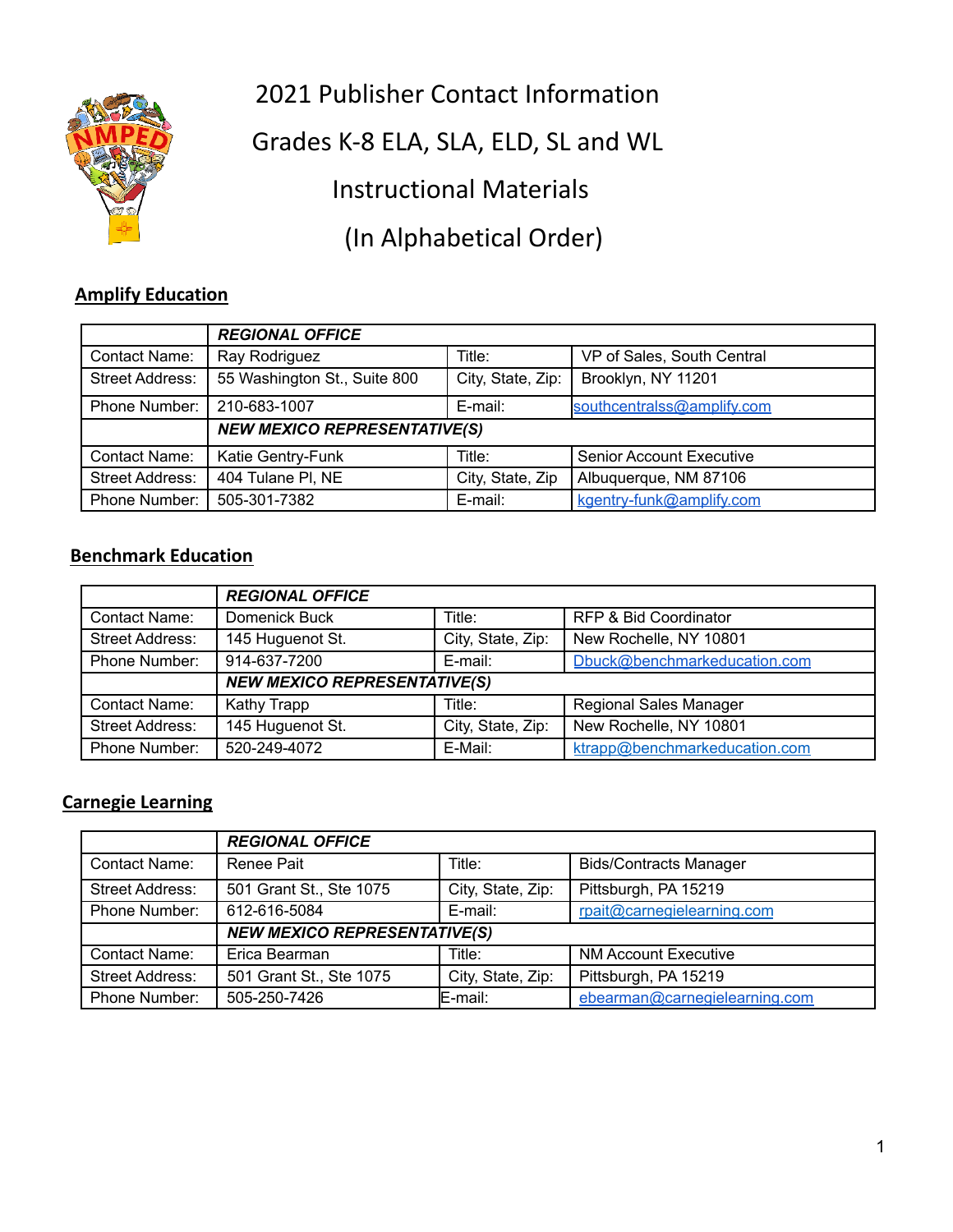# **Cengage Learning**

|                        | <b>REGIONAL OFFICE</b>              |                   |                           |
|------------------------|-------------------------------------|-------------------|---------------------------|
| <b>Contact Name:</b>   | Nancy Fite                          | Title:            | <b>Bid Specialist</b>     |
| <b>Street Address:</b> | 5191 Natorp Blvd                    | City, State, Zip: | Mason, OH 45040           |
| Phone Number:          | 800-543-0487 ext. 11510             | E-mail:           | nancy.fite@cengage.com    |
|                        | <b>NEW MEXICO REPRESENTATIVE(S)</b> |                   |                           |
| Contact Name:          | Sally Newcomb                       | Title:            | Sr. Sales Consultant      |
| <b>Street Address:</b> | 114 Doolittle                       | City, State, Zip: | Corrales, NM 87048        |
| Phone Number:          | 505-401-3700                        | E-mail:           | sally.newcomb@cengage.com |

# **College Board (The)**

|                        | <b>REGIONAL OFFICE</b>              |                   |                                                |
|------------------------|-------------------------------------|-------------------|------------------------------------------------|
| Contact Name:          | Kyle Burgess                        | Title:            | Senior Director, Business Strategy             |
| <b>Street Address:</b> | 250 Vesey Street                    | City, State, Zip: | New York, NY 10281                             |
| Phone Number:          | 212-649-8468                        | E-mail:           | kburgess@collegeboard.org                      |
|                        | <b>NEW MEXICO REPRESENTATIVE(S)</b> |                   |                                                |
| Contact Name:          | <b>Travis Goodwin</b>               | Title:            | Senior Director, SpringBoard & Pre-AP<br>Sales |
| Street Address:        | 250 Vesey Street                    | City, State, Zip: | New York, NY 10281                             |
| Phone Number:          | 979-739-7232                        | E-mail:           | tgoodwin@collegeboard.org                      |

# **Edinumen USA**

|                        | <b>REGIONAL OFFICE</b>              |                   |                      |
|------------------------|-------------------------------------|-------------------|----------------------|
| Contact Name:          | Jennie Lasley                       | Title:            | Sales Rep            |
| <b>Street Address:</b> | 4022 Las Vegas Dr.                  | City, State, Zip: | El Paso, TX 79902    |
| Phone Number:          | 915-449-6625                        | E-mail:           | jennielrcs@gmail.com |
|                        | <b>NEW MEXICO REPRESENTATIVE(S)</b> |                   |                      |
| <b>Contact Name:</b>   | Dino Coronado                       | Title:            | Sales Rep            |
| Street Address:        | PO Box 1183                         | City, State, Zip: | Clint, TX 79836      |
| Phone Number:          | 915-526-8459                        | E-mail:           | drdinoc@gmail.com    |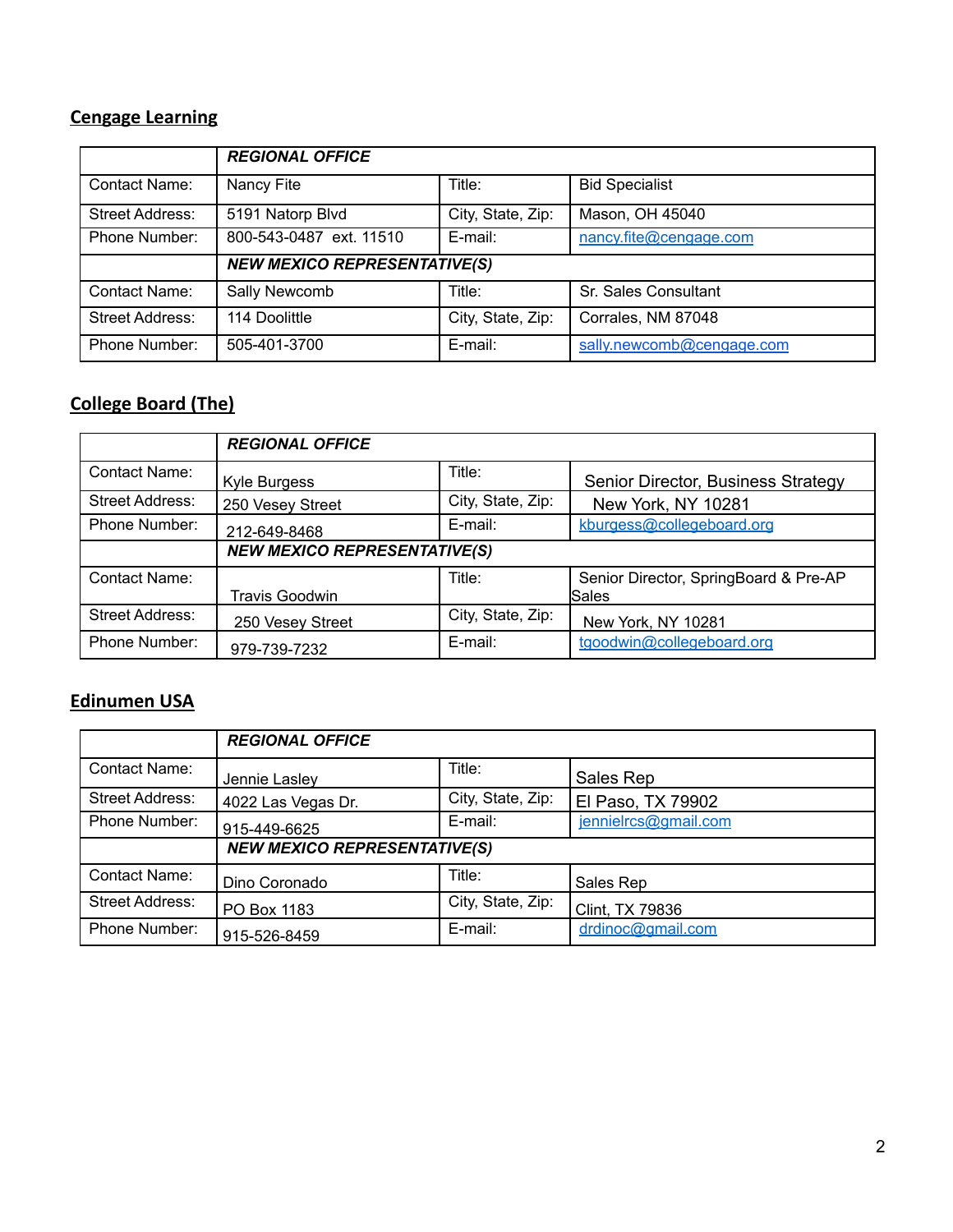### **Edmentum**

|                        | <b>REGIONAL OFFICE</b>                 |                   |                                        |
|------------------------|----------------------------------------|-------------------|----------------------------------------|
| <b>Contact Name:</b>   | Lily Flores                            | Title:            | State & Federal Project Manager        |
| <b>Street Address:</b> | 5600 W 83rd St. Ste 300,<br>8300 Tower | City, State, Zip: | Bloomington, MN 55437                  |
| Phone Number:          | 214-294-9688                           | E-mail:           | lilly.flores@edmentum.com              |
|                        | <b>NEW MEXICO REPRESENTATIVE(S)</b>    |                   |                                        |
| <b>Contact Name:</b>   | <b>Heather Whatley</b>                 | Title:            | NM Virtual Education Solutions Cnsltnt |
| <b>Street Address:</b> | 5600 W 83rd St. Ste 300,<br>8300 Tower | City, State, Zip: | Bloomington, MN 55437                  |
| Phone Number:          | 952-607-4982                           | E-mail:           | heather.whatley@edmentum.com           |

#### **Follett School Solutions**

|                 | <b>REGIONAL OFFICE</b>              |                   |                         |
|-----------------|-------------------------------------|-------------------|-------------------------|
| Contact Name:   | Melissa Werve                       | Title:            | <b>Bid Specialist</b>   |
| Street Address: | 1340 Ridgeview Dr.                  | City, State, Zip: | McHenry, IL 60050       |
| Phone Number:   | 877-899-8550                        | E-mail:           | fssbidadmin@follett.com |
|                 | <b>NEW MEXICO REPRESENTATIVE(S)</b> |                   |                         |
| Contact Name:   | Hal Rubel                           | Title:            | Inside Sales Consultant |
| Street Address: | 1340 Ridgeview Dr.                  | City, State, Zip: | McHenry, IL 60050       |
| Phone Number:   | 877-899-8550 ext. 46320             | E-mail:           | hrubel@follett.com      |

# **Fundations - Wilson Language Training**

|                        | <b>REGIONAL OFFICE</b>              |                   |                                |
|------------------------|-------------------------------------|-------------------|--------------------------------|
| <b>Contact Name:</b>   | John Bluthardt                      | Title:            | <b>Proposal Director</b>       |
| <b>Street Address:</b> | 47 Old Webster Rd.                  | City, State, Zip: | Oxford, MA                     |
| Phone Number:          | 508-368-1435                        | E-mail:           | jbluthardt@wilsonglanguage.com |
|                        | <b>NEW MEXICO REPRESENTATIVE(S)</b> |                   |                                |
| Contact Name:          | <b>Misty Castillo</b>               | Title:            | <b>Literacy Specialist</b>     |
| Street Address:        | 9304 E. Monte Ave.                  | City, State, Zip: | Mesa, AZ 85209                 |
| Phone Number:          | 480-292-3351                        | E-mail:           | mcastillo@wilsonlanguage.com   |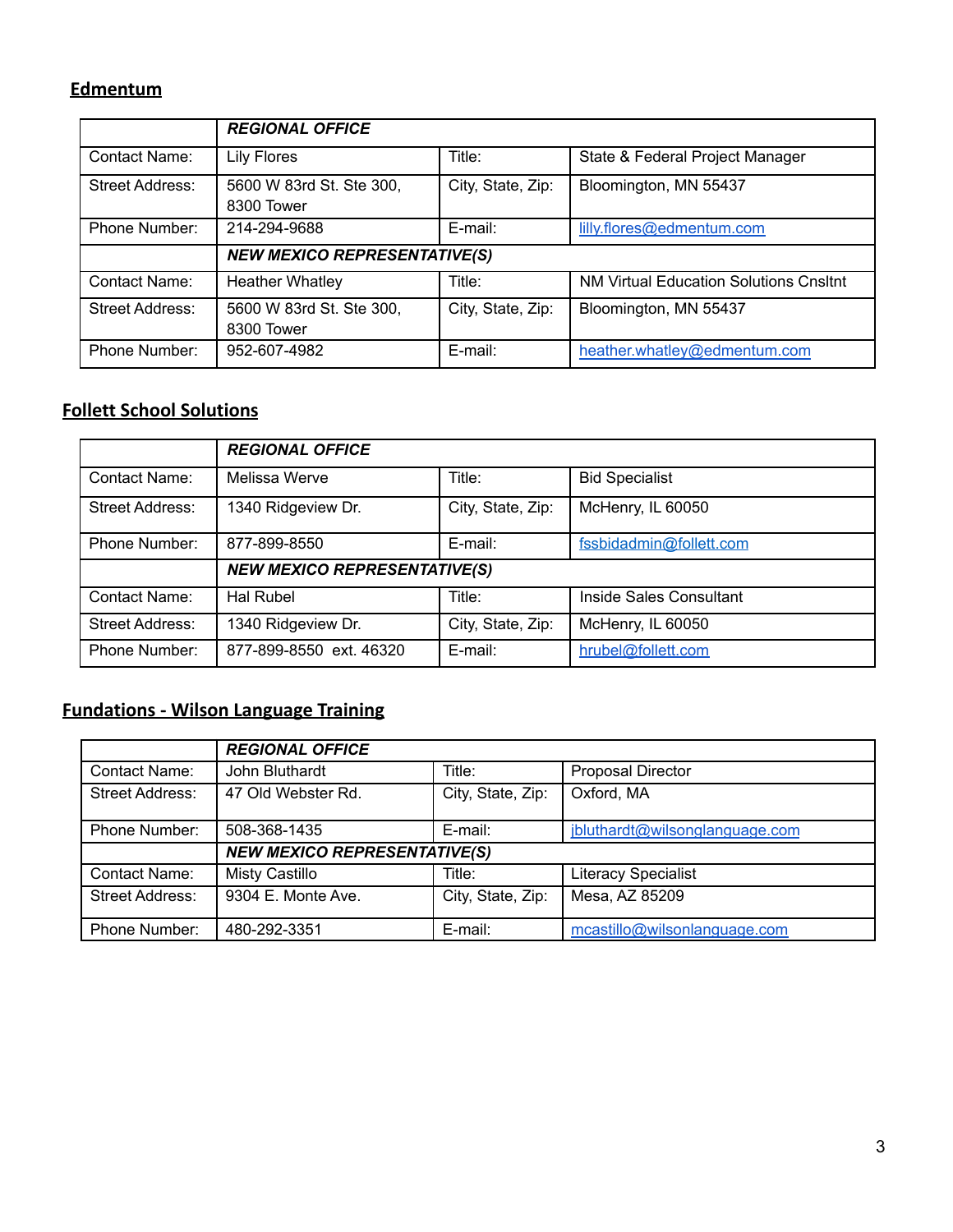# **Houghton Mifflin Harcourt Publishing Company**

|                        | <b>REGIONAL OFFICE</b>              |                   |                               |
|------------------------|-------------------------------------|-------------------|-------------------------------|
| <b>Contact Name:</b>   | Liza Marshall                       | Title:            | Lead Business Desk Specialist |
| <b>Street Address:</b> | 2700 La Frontera Blvd, Ste<br>100   | City, State, Zip: | Round Rock, TX 78681          |
| Phone Number:          | 512-795-3332                        | E-mail:           | Liza.marshall@hmhco.com       |
|                        |                                     |                   |                               |
|                        | <b>NEW MEXICO REPRESENTATIVE(S)</b> |                   |                               |
| <b>Contact Name:</b>   | Mica McCreary                       | Title:            | <b>Account Executive</b>      |
| <b>Street Address:</b> | 125 High Street                     | City, State, Zip: | Boston, MA 02110              |
| Phone Number:          | 505-980-2203                        | E-mail:           | mica.mccreary@hmhco.com       |

# **Imagination Station Inc. (iStation)**

|                        | <b>REGIONAL OFFICE</b>              |                   |                                |
|------------------------|-------------------------------------|-------------------|--------------------------------|
| Contact Name:          | Monika Flood                        | Title:            | <b>Chief Financial Officer</b> |
| <b>Street Address:</b> | 8150 Central Expwy, Ste 2000        | City, State, Zip: | Dallas, TX 75206               |
| Phone Number:          | 214-237-9300                        | E-mail:           | proposals@istation.com         |
|                        | <b>NEW MEXICO REPRESENTATIVE(S)</b> |                   |                                |
| Contact Name:          | <b>Kelly Schatz</b>                 | Title:            | <b>Sales Account Executive</b> |
| Street Address:        | 8150 Central Expwy, Ste 2000        | City, State, Zip: | Dallas, TX 75206               |
| Phone Number:          | 505-238-9396                        | E-mail:           | kschatz@istation.com           |

#### **John Wiley & Sons**

|                        | <b>REGIONAL OFFICE</b>              |                   |                        |
|------------------------|-------------------------------------|-------------------|------------------------|
| Contact Name:          | Amy Fandrei                         | Title:            | Associate Publisher    |
| <b>Street Address:</b> | 9200 Keystone Crsng, Ste 800        | City, State, Zip: | Indianapolis, IN 46240 |
| Phone Number:          | 317-572-3117                        | E-mail:           | afandrei@wiley.com     |
|                        | <b>NEW MEXICO REPRESENTATIVE(S)</b> |                   |                        |
| Contact Name:          | TBD                                 | Title:            |                        |
| Street Address:        |                                     | City, State, Zip: |                        |
| Phone Number:          |                                     | E-mail:           |                        |

#### **Learning A-Z**

|                        | <b>REGIONAL OFFICE</b>              |                   |                                    |  |
|------------------------|-------------------------------------|-------------------|------------------------------------|--|
| <b>Contact Name:</b>   | Amy Otis                            | Title:            | Vice President, Bids and Contracts |  |
| Street Address:        | 17855 Dallas Prkwy, Ste. 400        | City, State, Zip: | Dallas, TX 75287                   |  |
| Phone Number:          | 800-547-6747                        | E-mail:           | lazbidscontracts@learninga-z.com   |  |
|                        | <b>NEW MEXICO REPRESENTATIVE(S)</b> |                   |                                    |  |
| <b>Contact Name:</b>   | Barbara Job                         | Title:            | <b>Account Executive</b>           |  |
| <b>Street Address:</b> | 1840 E. River Rd. Ste. 320          | City, State, Zip: | Tucson, AZ 85718                   |  |
| Phone Number:          | 480-375-1525                        | E-mail:           | barbara.job@learninga-z.com        |  |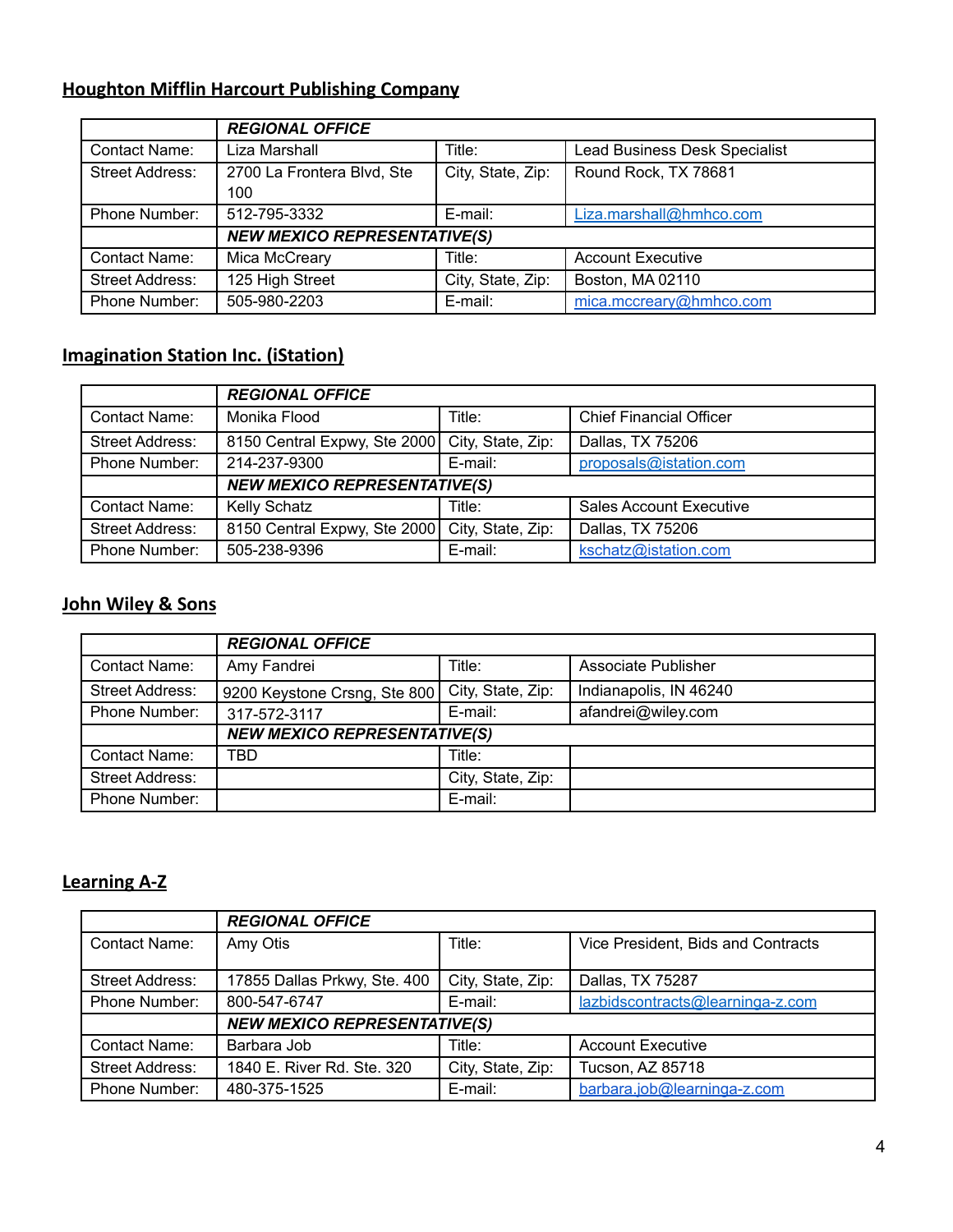# **Learning Without Tears**

|                        | <b>REGIONAL OFFICE</b>              |                   |                                |  |
|------------------------|-------------------------------------|-------------------|--------------------------------|--|
| <b>Contact Name:</b>   | Lori Wilson                         | Title:            | <b>Adoptions Manager</b>       |  |
| Street Address:        | 8001 MacArthur Blyd                 | City, State, Zip: | Cabin John, MD 20818           |  |
| Phone Number:          | 301-841-9428                        | E-mail:           | lori.wilson@lwtears.com        |  |
|                        | <b>NEW MEXICO REPRESENTATIVE(S)</b> |                   |                                |  |
| <b>Contact Name:</b>   | <b>Judy Quick</b>                   | Title:            | <b>Territory Manager</b>       |  |
| <b>Street Address:</b> |                                     | City, State, Zip: |                                |  |
| Phone Number:          | 714-960-9295                        | E-mail:           | jquick@theschooltechpeople.com |  |

#### **LearnZillion**

|                        | <b>REGIONAL OFFICE</b>              |                   |                                     |
|------------------------|-------------------------------------|-------------------|-------------------------------------|
| <b>Contact Name:</b>   | <b>Michael Bullock</b>              | Title:            | <b>Account Executive</b>            |
| <b>Street Address:</b> | 8860 E. Chaparral Rd                | City, State, Zip: | Scottsdale, AZ 85250                |
| Phone Number:          | 480-347-6008                        | E-mail:           | michael.bullock@imaginelearning.com |
|                        | <b>NEW MEXICO REPRESENTATIVE(S)</b> |                   |                                     |
| <b>Contact Name:</b>   | <b>Michael Bullock</b>              | Title:            | <b>Account Executive</b>            |
| <b>Street Address:</b> | 8860 E. Chaparral Rd                | City, State, Zip: | Scottsdale, AZ 85250                |
| Phone Number:          | 480-347-6008                        | E-mail:           | michael.bullock@imaginelearning.com |

#### **Lexia Learning**

|                        | <b>REGIONAL OFFICE</b>              |                   |                               |
|------------------------|-------------------------------------|-------------------|-------------------------------|
| <b>Contact Name:</b>   | Jessica Rossum                      | Title:            | <b>Regional Sales Manager</b> |
| Street Address:        | 300 Baker Ave., Ste. 320            | City, State, Zip: | Concord, MA 01742             |
| Phone Number:          | 214-336-8152                        | E-mail:           | bidteam@lexialearning.com     |
|                        | <b>NEW MEXICO REPRESENTATIVE(S)</b> |                   |                               |
| Contact Name:          | Elijah Bryant                       | Title:            | <b>Account Executive</b>      |
| <b>Street Address:</b> | 300 Baker Ave., Ste. 320            | City, State, Zip: | Concord, MA 01742             |
| Phone Number:          | 505-270-8209                        | E-mail:           | bidteam@lexialearning.com     |

# **McGraw-Hill School Education, LLC**

|                        | <b>REGIONAL OFFICE</b>              |                   |                                        |
|------------------------|-------------------------------------|-------------------|----------------------------------------|
| Contact Name:          | Lisa Tullos                         | Title:            | <b>Bids &amp; Contracts Specialist</b> |
| <b>Street Address:</b> | 8787 Orion Place                    | City, State, Zip: | Columbus, OH 43240                     |
| Phone Number:          | 614-430-4692                        | E-mail:           | Lisa.tullos@mheducation.com            |
|                        | <b>NEW MEXICO REPRESENTATIVE(S)</b> |                   |                                        |
| <b>Contact Name:</b>   | Aaron Springer                      | Title:            | Sales Representative                   |
| <b>Street Address:</b> | 6100 Mosquero PI NW                 | City, State, Zip: | Albuquerque, NM 87120                  |
| Phone Number:          | 505-220-3146                        | E-mail:           | aaron.springer@mheducation.com         |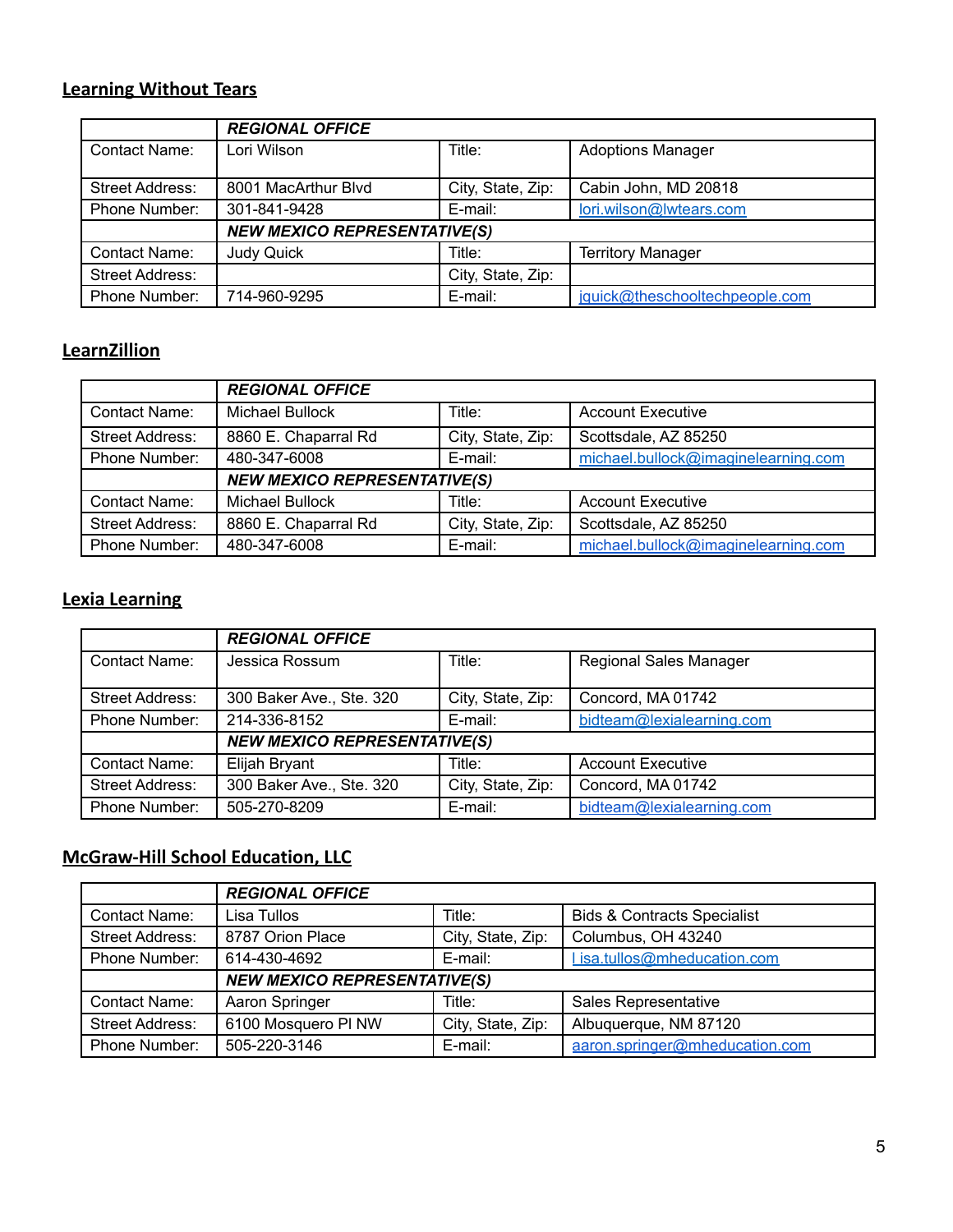### **M.T. Becker**

|                        | <b>REGIONAL OFFICE</b>              |                   |                        |
|------------------------|-------------------------------------|-------------------|------------------------|
| Contact Name:          | Mark G. Becket                      | Title:            | Co-Publisher           |
| <b>Street Address:</b> | 1901 Cielo Oeste PI NW              | City, State, Zip: | Albuquerque, NM 87120  |
| Phone Number:          | 248-247-4132                        | E-mail:           | mtbecker2016@gmail.com |
|                        | <b>NEW MEXICO REPRESENTATIVE(S)</b> |                   |                        |
| Contact Name:          | Mark G. Becket                      | Title:            | Co-Publisher           |
| <b>Street Address:</b> | 1901 Cielo Oeste PI NW              | City, State, Zip: | Albuquerque, NM 87120  |
| Phone Number:          | 248-247-4132                        | E-mail:           | mtbecker2016@gmail.com |

#### **Open Up Resources**

|                        | <b>REGIONAL OFFICE</b>              |                   |                              |  |
|------------------------|-------------------------------------|-------------------|------------------------------|--|
| Contact Name:          | Lynda English                       | Title:            | Lead RFP Director            |  |
| <b>Street Address:</b> |                                     | City, State, Zip: |                              |  |
| Phone Number:          | 412-260-0197                        | E-mail:           | proposals@openup.org         |  |
|                        | <b>NEW MEXICO REPRESENTATIVE(S)</b> |                   |                              |  |
| Contact Name:          | Christina Magee                     | Title:            | Regional Development Manager |  |
| Street Address:        |                                     | City, State, Zip: |                              |  |
| Phone Number:          | 516-617-2571                        | E-mail:           | christina.magee@openup.org   |  |

# **Savvas Learning**

|                        | <b>REGIONAL OFFICE</b>              |                   |                              |
|------------------------|-------------------------------------|-------------------|------------------------------|
| Contact Name:          | Sandra Covey                        | Title:            | <b>Adoption Specialist</b>   |
| <b>Street Address:</b> | 3100 Sanders Rd., Ste. 302          | City, State, Zip: | Northbrook, IL 60062         |
| Phone Number:          | 847-716-0512                        | E-mail:           | sandra.covev@savvas.com      |
|                        | <b>NEW MEXICO REPRESENTATIVE(S)</b> |                   |                              |
| <b>Contact Name:</b>   | <b>Michael Miller</b>               | Title:            | Account General Manager - NM |
| Street Address:        | 11 Avenida De Mercedes              | City, State, Zip: | Santa Fe, NM 87506           |
| Phone Number:          | 505-365-3582                        | E-mail:           | michael.miller3@savvas.com   |

### **Scholastic**

|                 | <b>REGIONAL OFFICE</b>              |                   |                               |
|-----------------|-------------------------------------|-------------------|-------------------------------|
| Contact Name:   | Pamela Erhart                       | Title:            | Director, RFP Department      |
| Street Address: | 557 Broadway                        | City, State, Zip: | New York, NY 10012            |
| Phone Number:   | 203-797-3846                        | E-mail:           | rfp-scholastic@scholastic.com |
|                 | <b>NEW MEXICO REPRESENTATIVE(S)</b> |                   |                               |
| Contact Name:   | David Martinez                      | Title:            | <b>Account Executive</b>      |
| Street Address: |                                     | City, State, Zip: | Albuquerque, NM               |
| Phone Number:   | 505-208-2505                        | E-mail:           | davidmartinez@scholastic.com  |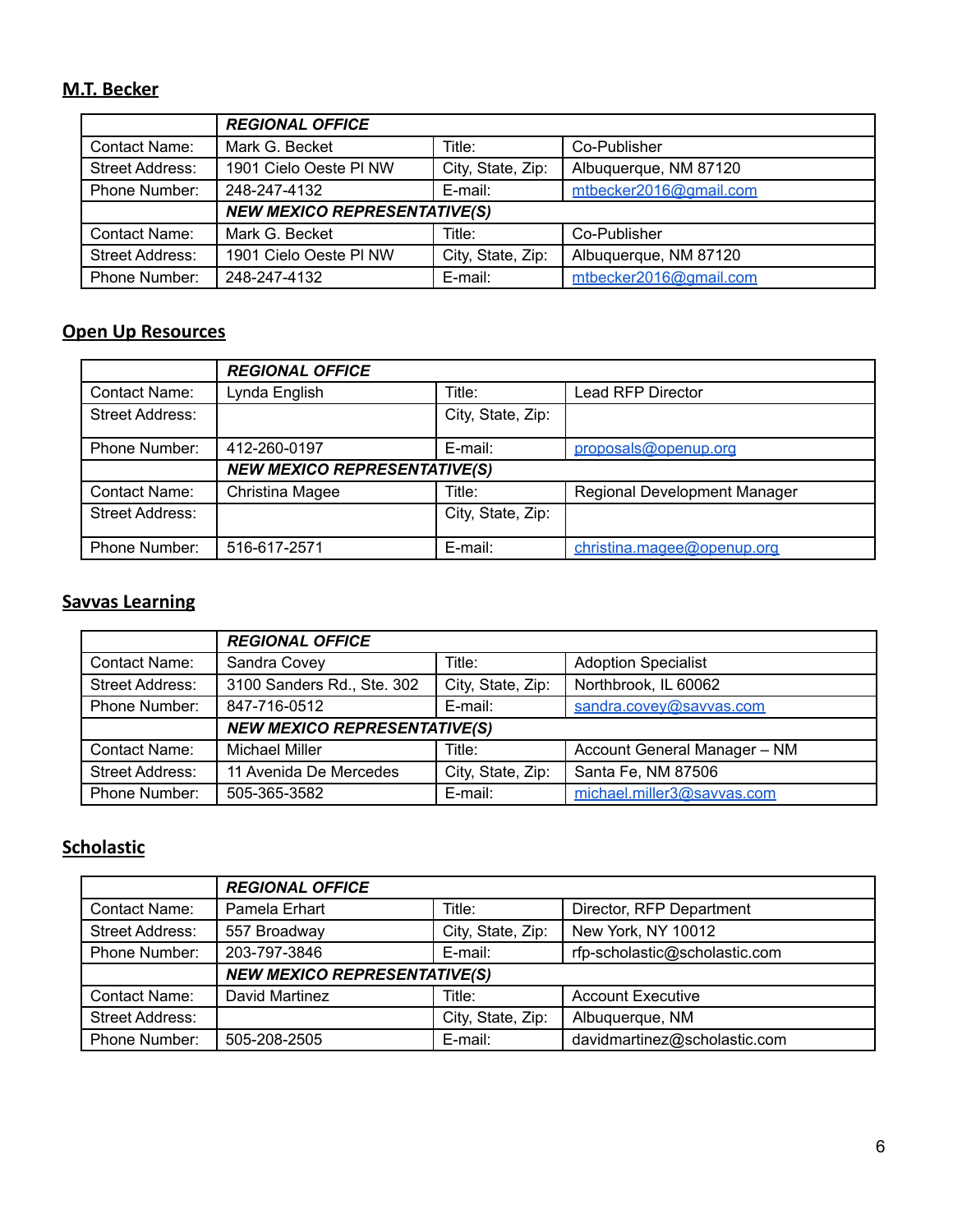# **School Specialty**

|                        | <b>REGIONAL OFFICE</b>              |                   |                                    |
|------------------------|-------------------------------------|-------------------|------------------------------------|
| Contact Name:          | Jennifer Apt                        | Title:            | <b>Curriculum Bids Consultant</b>  |
| <b>Street Address:</b> | 80 Northwest Blvd.                  | City, State, Zip: | Nashua, NH 03063                   |
| Phone Number:          | 207-680-0835                        | E-mail:           | jennifer.apt@schoolspecialty.com   |
|                        | <b>NEW MEXICO REPRESENTATIVE(S)</b> |                   |                                    |
| Contact Name:          | <b>Kim Peters</b>                   | Title:            | <b>Curriculum Category Manager</b> |
| <b>Street Address:</b> | 80 Northwest Blvd.                  | City, State, Zip: | Nashua, NE 03063                   |
| Phone Number:          | 602-757-2575                        | E-mail:           | kim.peters@schoolspecialty.com     |

# **ThinkCERCA**

|                        | <b>REGIONAL OFFICE</b>              |                   |                       |
|------------------------|-------------------------------------|-------------------|-----------------------|
| Contact Name:          | Eileen Murphy                       | Title:            | Founder and CEO       |
| <b>Street Address:</b> | 515 N State St, 13th Floor          | City, State, Zip: | Chicago, IL 60654     |
| Phone Number:          | 224-412-3722                        | E-mail:           | Eileen@thinkcerca.com |
|                        | <b>NEW MEXICO REPRESENTATIVE(S)</b> |                   |                       |
| Contact Name:          | Eileen Murphy                       | Title:            | Founder and CEO       |
| <b>Street Address:</b> | 515 N State St, 13th Floor          | City, State, Zip: | Chicago, IL 60654     |
| Phone Number:          | 224-412-3722                        | E-mail:           | Eileen@thinkcerca.com |

# **Vista Higher Learning**

|                        | <b>REGIONAL OFFICE</b>              |                   |                                   |
|------------------------|-------------------------------------|-------------------|-----------------------------------|
| Contact Name:          | Jimmy Moorhead                      | Title:            | Regional Manager                  |
| Street Address:        |                                     | City, State, Zip: |                                   |
| Phone Number:          | 857-268-2075                        | E-mail:           | jmoorhead@vistahigherlearning.com |
|                        | <b>NEW MEXICO REPRESENTATIVE(S)</b> |                   |                                   |
| <b>Contact Name:</b>   | <b>Charlie Hanchett</b>             | Title:            | Regional Manager                  |
| <b>Street Address:</b> | 500 Boylston St., #602              | City, State, Zip: | Boston, MA 02116                  |
| Phone Number:          | 617-426-4910                        | E-mail:           | chanchett@vistahigherlearning.com |

# **Voyager Sopris Learning, Inc.**

|                        | <b>REGIONAL OFFICE</b>              |                   |                                  |  |
|------------------------|-------------------------------------|-------------------|----------------------------------|--|
| <b>Contact Name:</b>   | Amy Otis                            | Title:            | Director, Bids & Contracts       |  |
| <b>Street Address:</b> | 17855 Dallas Pkwy, Ste 400          | City, State, Zip: | Dallas, TX                       |  |
| <b>Phone Number:</b>   | 800-547-6747                        | E-mail:           | amy.otis@cambuiumlearning.com    |  |
|                        | <b>NEW MEXICO REPRESENTATIVE(S)</b> |                   |                                  |  |
| <b>Contact Name:</b>   | Cortnie Gurren                      | Title:            | Sales Executive, New Mexico      |  |
| <b>Street Address:</b> | 17855 Dallas Pkwy, Ste 400          | City, State, Zip: | Dallas, TX 75287                 |  |
| Phone Number:          | 702-403-7218                        | E-mail:           | cortnie.qurren@vovagersopris.com |  |